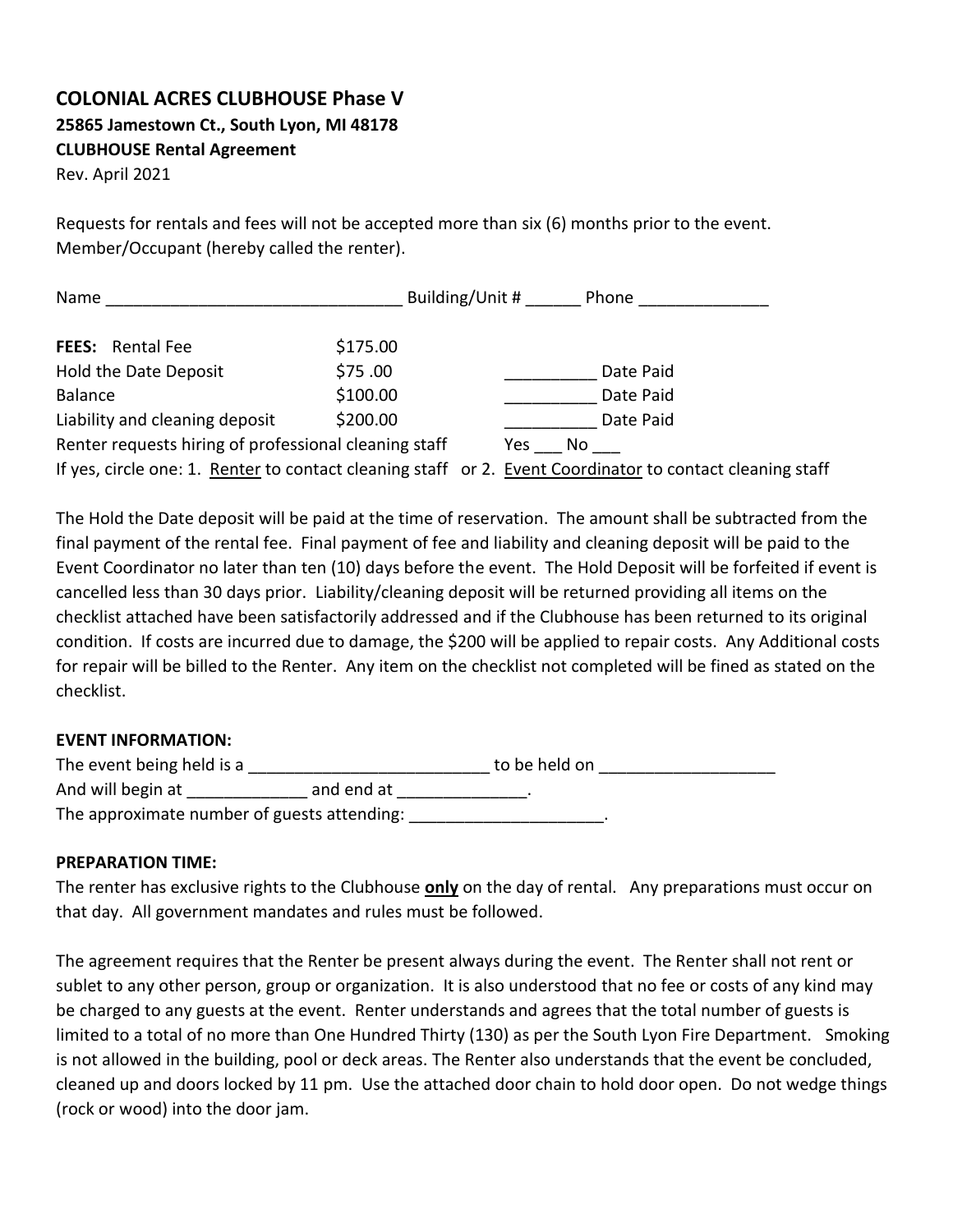## **FOOD AND BEVERAGES:**

The Renter may supply their own food and beverages. If a professional caterer is hired, a Certificate of Insurance must be provided to the event coordinator showing the following:

- Caterer has Workman's Comp Insurance
- Liability Coverage

Insurance must be in effect on the date of the event.

Any food or drink remaining after the event must be removed from the building. Supplies and materials in the kitchen MAY NOT be used for your event. Alcoholic beverages may NOT be served to anyone under Twentyone (21) years of age. When wiping up spills, use water only. **Do not use any soap products on the floor.**

## **DECORATIONS:**

Renter may decorate the facility; however, decorations shall not be fastened in such a manner as to damage the facility. The use of thumbtacks, nails, glues, staples, and all tape except blue/green painter's tape are specifically prohibited. Do not attach anything to the windows as it damages film on glass. Also, DO NOT attach any decorations to the ceiling fans or walls. No decorations are to be put in the entry hall.

## **SWIMMING POOL/POOL TABLE/OUTSIDE GROUNDS:**

It is understood and agreed that the Rental Agreement applies only to the private use of the Clubhouse main/big room, deck and kitchen. The Renter and guests may not use the swimming pool or pool table (including pool cues and balls) during the event. **Do not move the pool table, as it will damage the floors.** Any disturbances outside the Clubhouse that disturb occupants of neighboring units shall not be allowed. Pets are not allowed in the Clubhouse, on the deck or on the grounds. Any violations may cause the event to be terminated.

#### **LIABILITY:**

Colonial Acres Phase V, Inc. is not responsible for damage or injury to any items or persons in the facility prior to, during, or after the event. Renter is responsible for any damage or breakage of the property, defamation to the building or property, and a liability of personal accident to a guest(s) of Renter's event.

| DATE: | $- -$<br>۱Λ |
|-------|-------------|
|       | .           |

\_\_\_\_\_\_\_\_\_\_\_\_\_\_\_\_\_\_\_\_\_\_\_\_\_\_\_\_\_\_\_\_\_\_\_\_\_\_\_ \_\_\_\_\_\_\_\_\_\_\_\_\_\_\_\_\_\_\_\_\_\_\_\_\_\_\_\_\_\_\_\_\_\_\_\_\_\_\_\_

| Event Coordinator | Renter |
|-------------------|--------|
| Phone No.         |        |